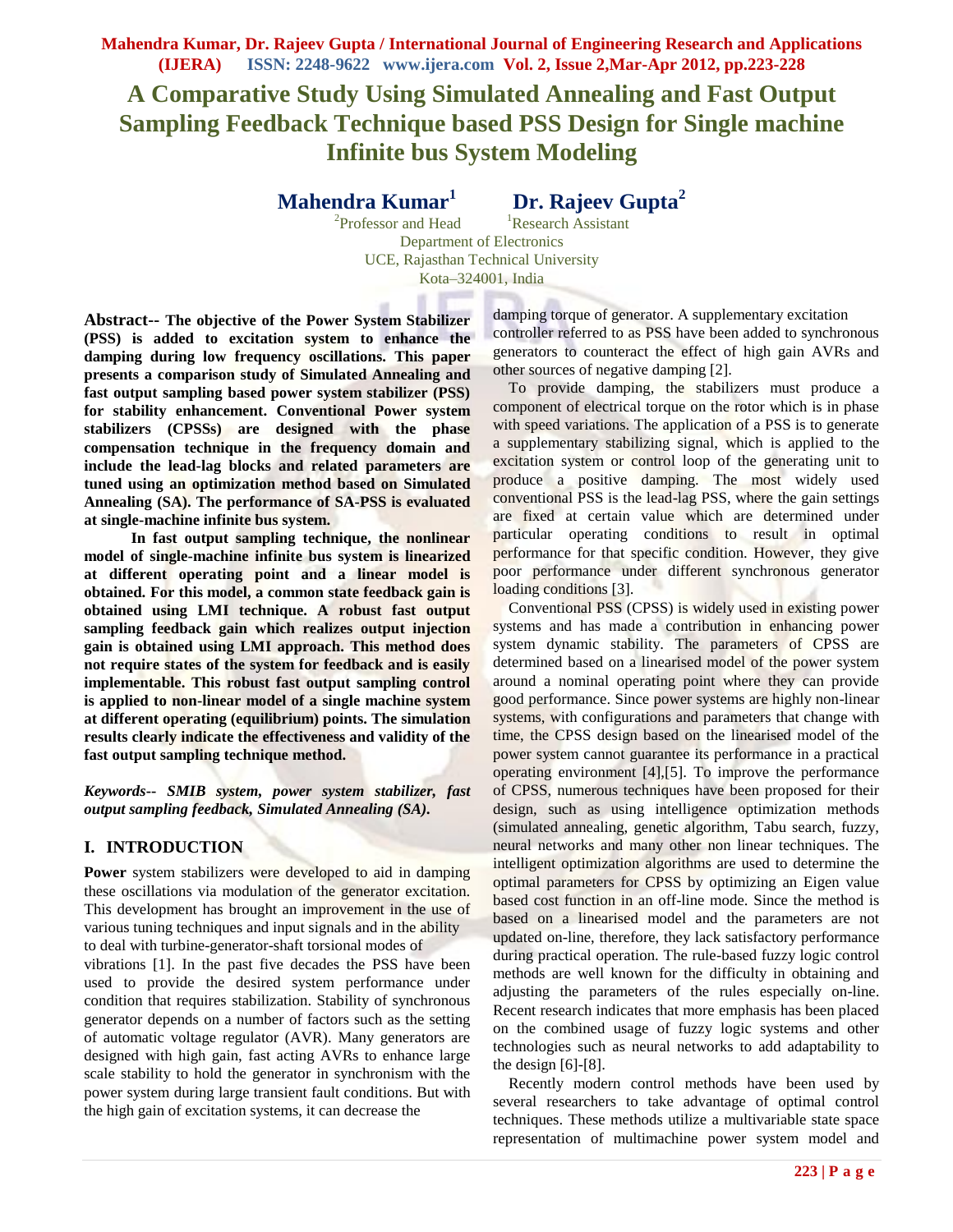## **Mahendra Kumar, Dr. Rajeev Gupta / International Journal of Engineering Research and Applications (IJERA) ISSN: 2248-9622 www.ijera.com Vol. 2, Issue 2,Mar-Apr 2012, pp.215-220**

calculate a gain matrix which when applied as a state feedback control will minimize a prescribed objective function. In practice, not all of the states are available for measurement. In this case, the optimal control law requires designing the state observer. This increases the implementation cost and reduces the reliability of the control system. Another disadvantage of the observer based control system is that even a slight variation of the model parameters from their nominal values may result into significant degradation of the closed loop performance. Hence it is desirable to go for an output feedback design. In recent years there have been several attempts at designing power system stabilizer using  $H_{\infty}$  based robust control techniques. In this approach, the uncertainty in the chosen system is modeled in terms of bounds on frequency response. An  $H_{\infty}$  optimal controller is then synthesized which guarantees robust stability of the closed loop system. But, this will lead to dynamic output feedback, which may be feasible but leads to a higher order feedback system [2].

The static output feedback problem is one of the most investigated problems in control theory. The complete pole assignment and guaranteed closed loop stability is still not obtained by using static output feedback. Another approach to pole placement problem is to consider the potential of time varying fast output sampling feedback. It was shown by Chammas and Leondes [2] that a controllable and observable plant was discrete time pole assignable by periodically timevarying piecewise constant output feedback. Since the feedback gains are piecewise constant, their method could be easily implemented and indicated a new possibility. Such a control law can stabilize a much larger class of systems than the static output feedback [9]-[12].

 Therefore, an adaptive PSS which considers the nonlinear nature of the plant and adapts to the changes in the environment is required for the power system (Liu et al., 2005). In order to improve the performance of CPSSs, numerous techniques have been proposed for designing them, such as intelligent optimization methods (Sumathi et al., 2007; Jiang et al., 2008; Sudha et al., 2009; Linda & Nair, 2010; Yassami et al., 2010) and Fuzzy logic method (Dubey, 2007; Hwanga etal., 2008). Also the application of robust control methods for designing PSS has been presented earlier (Bouhamida et al., 2005; Gupta et al., 2005; Mocwane & Folly, 2007; Sil et al., 2009).

#### II. **POWER SYSTEM STABILIZERS**

Implementation of a power system stabilizer implies adjustment of its frequency characteristic and gain to produce the desired damping of the system oscillations in the frequency range of 0.2 to 3.0 Hz.



Figure 2.1: Block-diagram of Convential Power System Stabilizer

Convential Power System Stabilizer as shown in figure 2.1, where Kpss represents stabilizer gain and the stabilizer frequency characteristic is adjusted by varying the time constant Tw, T1, T2, T3 and T4. A power system stabilizer can be made more effective if it is designed and applied with the knowledge of associated power characteristics. Power system stabilizer must provide adequate damping for the range of frequencies of the power system oscillation modes. To begin with, simple analytical models, such as that of a single machine connected to an infinite bus, can be useful in determining the frequencies of local mode oscillations. Power system stabilizer should also be designed to provide stable operation for the weak power system conditions and associated loading. Designed stabilizer must ensure for the robust performance and satisfactory operation with an external system reactance ranging from 20% to 80% on the unit rating [2].

## **III. STATE SPACE MODEL OF SINGLE MACHINE SYSTEM**

From the block diagram shown in Figure 3.1, the following state space equations for the entire system can be derived using Heffron -Phillip's model [13] - [16].

$$
x = [A]x + [B](\Delta V_{ref} + \Delta V_s),
$$

 $y = C|x$ Where

 $\mathbf{L}$ 

 $T'$  $d0$ 

 $\Gamma$ 

 $(1)$ 

$$
x^{T} = \left[ \begin{array}{ccc} \Delta \delta & \Delta S_{m} & \Delta E_{q}^{'} & \Delta E_{fd} \end{array} \right], \tag{2}
$$

$$
[A] = \begin{bmatrix} 0 & \omega_B & 0 & 0 \\ -\frac{K_1}{2H} & -\frac{D}{2H} & -\frac{K_2}{2H} & 0 \\ -\frac{K_4}{2H} & 0 & -\frac{1}{2H} & -\frac{1}{2H} \end{bmatrix},
$$
(3)

 $T'_{d0} K_3 T$ 

0  $T'_{d0} K_3 T'_{d0}$ 

 $\overline{\phantom{a}}$ 

 $\overline{1}$ 

$$
\begin{bmatrix} I & \frac{d}{d0} & \frac{1}{2} & \frac{d}{d0} \\ -\frac{K_E K_S}{T_E} & 0 & -\frac{K_E K_6}{T_E} & -\frac{1}{T_E} \end{bmatrix}
$$
\n
$$
[B] = \begin{bmatrix} 0 & 0 & 0 & \frac{K_E}{T_E} \end{bmatrix},
$$
\n(4)

$$
[C] = [0 \quad 1 \quad 0 \quad 0],\tag{5}
$$

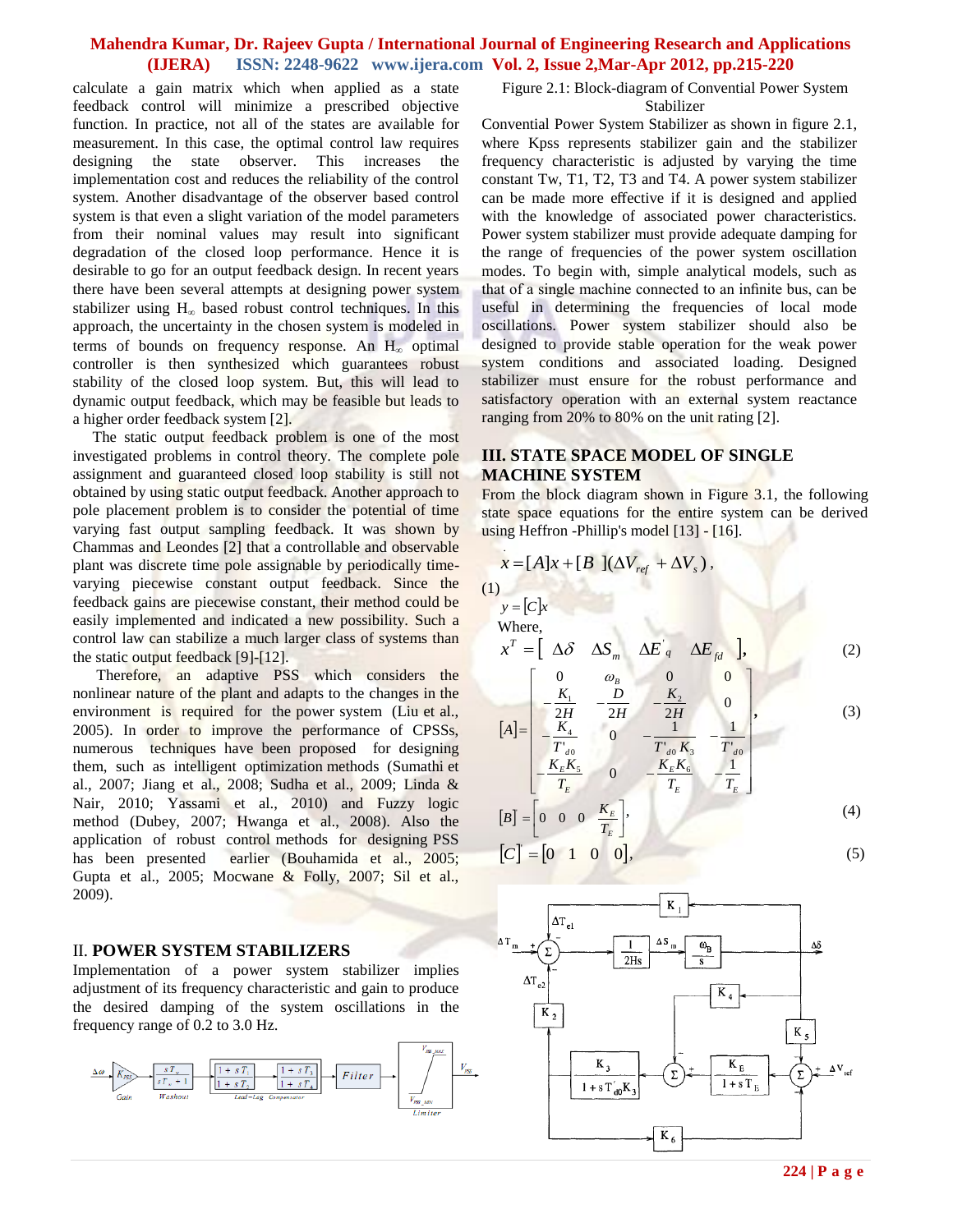# **Mahendra Kumar, Dr. Rajeev Gupta / International Journal of Engineering Research and Applications (IJERA) ISSN: 2248-9622 www.ijera.com Vol. 2, Issue 2,Mar-Apr 2012, pp.223-228**

Figure 3.1: Block diagram of Single Machine Infinite Bus System.

#### **IV. SIMULATED ANNEALING ALGORITHM**

In the early 1980s the method of simulated annealing (SA) was introduced in 1983 based on ideas formulated in the early 1950s. This method simulates the annealing process in which a substance is heated above its melting temperature and then gradually cooled to produce the crystalline lattice, which minimizes its energy probability distribution. This crystalline lattice, composed of millions of atoms perfectly aligned, is a beautiful example of nature finding an optimal structure. However, quickly cooling or quenching the liquid retards the crystal formation, and the substance becomes an amorphous mass with a higher than optimum energy state. The key to crystal formation is carefully controlling the rate of change of temperature.

 The algorithmic analog to this process begins with a random guess of the cost function variable values. Heating means randomly modifying the variable values. Higher heat implies greater random fluctuations. The cost function returns the output, f, associated with a set of variables. If the output decreases, then the new variable set replaces the old variable set. If the output increases, then the output is accepted provided that:

$$
\mathbf{r} \le \mathbf{e}^{[\mathbf{f}(\mathbf{old})-\mathbf{f}(\mathbf{new})]/\mathbf{T}} \tag{6}
$$

Where,  $r$  is a uniform random number and  $T$  is a variable analogous to temperature. Otherwise, the new variable set is rejected. Thus, even if a variable set leads to a worse cost, it can be accepted with a certain probability.

The new variable set is found by taking a random step from the old variable Set as (6.1). **P old**

$$
e^{\text{new}} = d^*P^{\text{old}} \tag{6.1}
$$

The variable d is either uniformly or normally distributed about  $P<sup>old</sup>$ . This control variable sets the step size so that, at the beginning of the process, the algorithm is forced to make large changes in variable values. At times the changes move the algorithm away from the optimum, which forces the algorithm to explore new regions of variable space. After a certain number of iterations, the new variable sets no longer lead to lower costs. At this point the value of T and d decrease by a certain percent and the algorithm repeats. The algorithm stops when T≃0.The decrease in T is known as the cooling schedule. Many different cooling schedules are possible. If the initial temperature is  $T_0$  and the ending temperature is  $T_N$ , then the temperature at step n is given by  $(6.2)$ .

$$
T_n = f(T_0, T_N, N, n) \tag{6.2}
$$

Where, f decreases with time. Some potential cooling schedules are as follows:

- a. Linearly decreasing:  $T_n = T_0 n (T_0 T_n)/N$
- b. Geometrically decreasing:  $T_n = 0.99$  Tn-1

c. Hayjek optimal:  $T_n = c/log(1+n)$ , where c is the smallest variation required to get out of any local minimum.

Many other variations are possible. The temperature is usually lowered slowly so that the algorithm has a chance to find the correct valley before trying to get to the lowest point in the valley. This algorithm has been applied successfully to a wide variety of problems [16].

# **V. PSS DESIGN USING SIMULATED ANNEALING ALGORITHM**

In this section the PSS parameters tuning based on the Simulated Annealing is presented. In this study the performance index is considered as (6). In fact, the performance index is the Integral of the Time multiplied Absolute value of the Error (ITAE). The ranges of the PSS parameters for design procedure are as follows:

 $1 <$  Kpss <100 and 0.01 < T < 1

It should be noted that SA algorithm is run several times and then optimal set of PSS parameters is selected. The optimum values of the PSS parameters are obtained using SA and summarized in the Table 8.1[17].





Figure 6.1: Fast Output Sampling Method

In this technique an output feedback law is used to realize a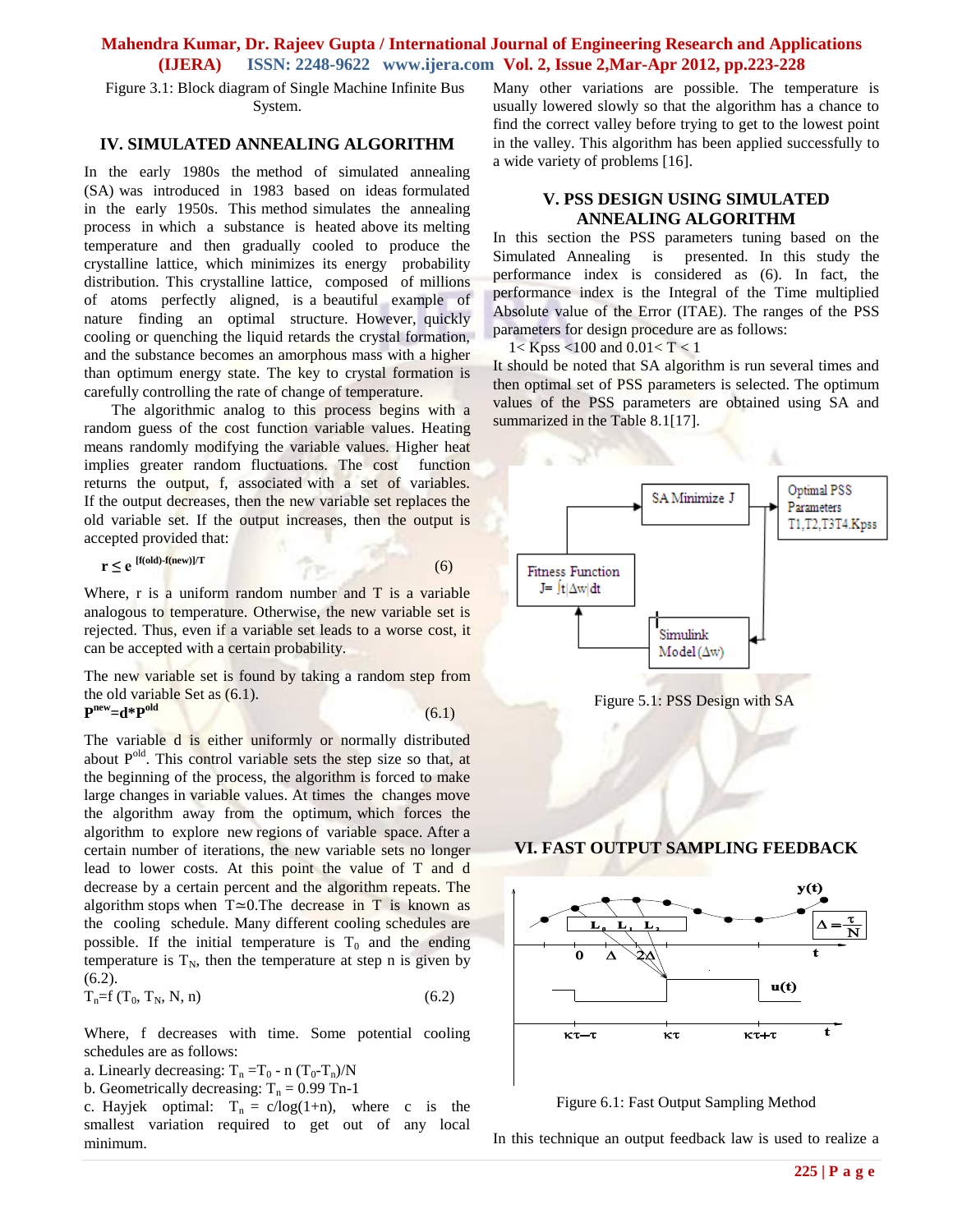## **Mahendra Kumar, Dr. Rajeev Gupta / International Journal of Engineering Research and Applications (IJERA) ISSN: 2248-9622 www.ijera.com Vol. 2, Issue 2,Mar-Apr 2012, pp.215-220**

discrete state feedback gain by multirate observations of the output signal. The control signal is held constant during each sampling interval  $\tau$ . Let  $(\Phi, \Gamma, C)$  be the system [2] sampled at rate  $\frac{1}{\Delta}$  where  $\Delta = \frac{\tau}{N}$ . Let v denote the observability index of  $(\Phi, C)$ . N is chosen to be greater than or equal to  $\nu$ . Output measurements are taken at time instants  $t = l\Delta, l = 0,1, \dots, N-1$ . The control signal u (t), which is applied during the interval,  $k\tau \le t \le (k+1)\tau$  is then constructed as a linear combination of the last N output observations [10].

Consider a discrete -time system having at time  $t = k\tau$ , the fast output samples

$$
y_k = [y(k\tau - \tau) \quad y(k\tau - \tau + \Delta) \quad \dots \quad y(k\tau - \Delta)] \tag{7}
$$

Then a representation for this system is

 $x(k+1) = \Phi_{\tau} xk + \Gamma_{\tau} u k,$  (8)  $y(k+1) = C_0 x k + D_0 u k$ ,

Where  $C_0$  and  $D_0$  are defined as

$$
C_0 = \begin{bmatrix} C \\ C\Phi \\ \vdots \\ C\Phi^{N-1} \end{bmatrix}, \qquad D_0 = \begin{bmatrix} 0 \\ C\Gamma \\ \vdots \\ C\sum_{j=0}^{N-2} \Phi^j \Gamma \end{bmatrix}
$$

Let F be an initial state feedback gains such that the closed loop system matrix  $(\Phi_{\tau} + \Gamma_{\tau}F)$  has no eigenvalues at the origin. Then one can define a fictitious measurement matrix,

$$
\tilde{C}(F,N) = (C_0 + D_0 F)(\Phi_{\tau} + \Gamma_{\tau} F)^{-1}
$$
\n(9)

, which satisfies the fictitious measurement equation

$$
y(k) = \tilde{C} x(k)
$$
 (10)  
The control law is of form

 $uk = Ly_k$ (11)

For the output feedback gain *L* to realize the effect of *F* it must satisfy

$$
x_{k+1} = (\Phi_{\tau} + \Gamma_{\tau} F)x_k = (\Phi_{\tau} + \Gamma_{\tau} LC)x_k
$$
  
i.e.  $LC = F$  (12)

To reduce this effect we relax the condition that **L** exactly satisfy the above linear equation and include a constraint on the **L**

$$
\|\mathbf{L}\| < \rho_1
$$
  
\n
$$
\|\mathbf{L}D_0 - F\mathbf{T}_\tau\| < \rho_2
$$
  
\n
$$
\|\mathbf{L}C - F\| < \rho_3
$$
\n(13)

LMI Formulation of above equations is

$$
\begin{bmatrix} -\rho_1^2 I & \mathbf{L} \\ \mathbf{L}^T & -I \end{bmatrix} < 0
$$
  

$$
\begin{bmatrix} -\rho_2^2 I & (\mathbf{L}D_0 - F\mathbf{T}_r) \\ (\mathbf{L}D_0 - F\mathbf{T}_r)^T & -I \end{bmatrix} < 0
$$
 (14)  

$$
\begin{bmatrix} -\rho_3^2 I & (\mathbf{L}C - F) \\ (\mathbf{L}C - F) & -I \end{bmatrix} < 0
$$

#### **VII. MULTI MODEL SYNTHESIS**

Let us consider a family of plant  $S = \{ A_i, B_i, C_i \}$ , defined by [10] .

$$
\mathbf{x} = \mathbf{A}_i \mathbf{x} + \mathbf{B}_i \mathbf{u} \tag{15}
$$

By sampling at the rate of  $1/\Delta$ , we get a family of discrete systems  $y = C_i x$  **i** = **1**,......M

$$
\{\boldsymbol{\Phi}_i, \boldsymbol{\Gamma}_i, \mathbf{C}_i\}
$$

Augmented system defined below

$$
\tilde{\Phi} = \begin{bmatrix} \Phi_1 & 0 & \cdots & 0 \\ 0 & \Phi_2 & \cdots & \vdots \\ \vdots & \vdots & \ddots & \vdots \\ 0 & \cdots & \cdots & \Phi_M \end{bmatrix}, \tilde{\Gamma} = \begin{bmatrix} \Gamma_1 & 0 & \cdots & 0 \\ 0 & \Gamma_2 & \cdots & \vdots \\ \vdots & \ddots & \vdots & \vdots \\ \vdots & \ddots & \vdots & \vdots \\ \vdots & \ddots & \vdots & \vdots \\ \vdots & \ddots & \vdots & \vdots \\ \vdots & \ddots & \vdots & \vdots \\ \vdots & \ddots & \vdots & \vdots \end{bmatrix},
$$
\n(16)

Let ( $\Phi_i$ ,  $\Gamma_i$ , C<sub>i</sub>) denote the system at the rate  $1/\Delta$ 

$$
x_{k+1} = \Phi_{ai} x_k + \Gamma_{ai} u_k
$$
  
\n
$$
y_{k+1} = C_{0i} + D_{0i} u_k
$$
\n(17)

**Where** 

$$
C_{0i} = \begin{bmatrix} C_i \\ C_i \Phi_i \\ \vdots \\ C_i \Phi_i^{N-1} \end{bmatrix}, \quad \mathbf{D}_{0i} = \begin{bmatrix} 0 \\ C_i \Gamma_i \\ \vdots \\ C_i \sum_{j=0}^{N-2} \Phi_i^j \Gamma_i \end{bmatrix}
$$
(18)

 $[C_i \Phi_i^{\text{ref}}]$   $[C_i \sum_{j=0}^{\infty} \Phi_i^{\text{ref}}]$ <br>Assume that the state feedback gain F has been designed that  $(\Phi_{\pi} + \Gamma_{\pi} F)$  has no eigenvalues at the origin.

Then, assuming that in intervals  $k \tau < t < k\tau + \tau$ 

$$
u(t) = Fx(k\tau) \tag{19}
$$

One can define the fictitious measurement matrix  $\mathbf{C}_{\mathbf{i}}(F_{\mathbf{i}}N) = (C_{0i} + D_{0i}F)(\Phi_{\mathbf{i}} + \Gamma_{\mathbf{i}}F)^{-1}$  (20)  ${\bf C}_{\bf i} (F_iN) = (C_{0i} + D_{0i}F)(\Phi_{\vec{a}} + \Gamma_{\vec{a}}F)^{-1}$ 

which satisfies the fictitious measurement equation  $y_k = C_i x_k$ .

**For L to realize the effect of F, it may satisfy**  
**LCI**=F 
$$
i=1,..., M
$$
 (21)  
This equation can be written as  

$$
L\tilde{C} = \tilde{F}
$$

Where 
$$
\tilde{\mathbf{C}} = [\mathbf{C}_1 \quad \mathbf{C}_2 \quad \dots \quad \mathbf{C}_M]
$$
,  
\n $\tilde{F} = [F \quad F \quad \dots \quad F]$  (22)

To reduce this effect we relax the condition that *L* exactly satisfy the above linear equation and include a constraint on the *L*

$$
\|\mathbf{L}\| < \rho_1
$$
  
\n
$$
\|\mathbf{L}D_{0i} - F\mathbf{T}_n\| < \rho_{2i} \quad i = 1, \dots, M
$$
  
\n
$$
\|\mathbf{L}C_i - F\| < \rho_3
$$
  
\n226 | **P** a g e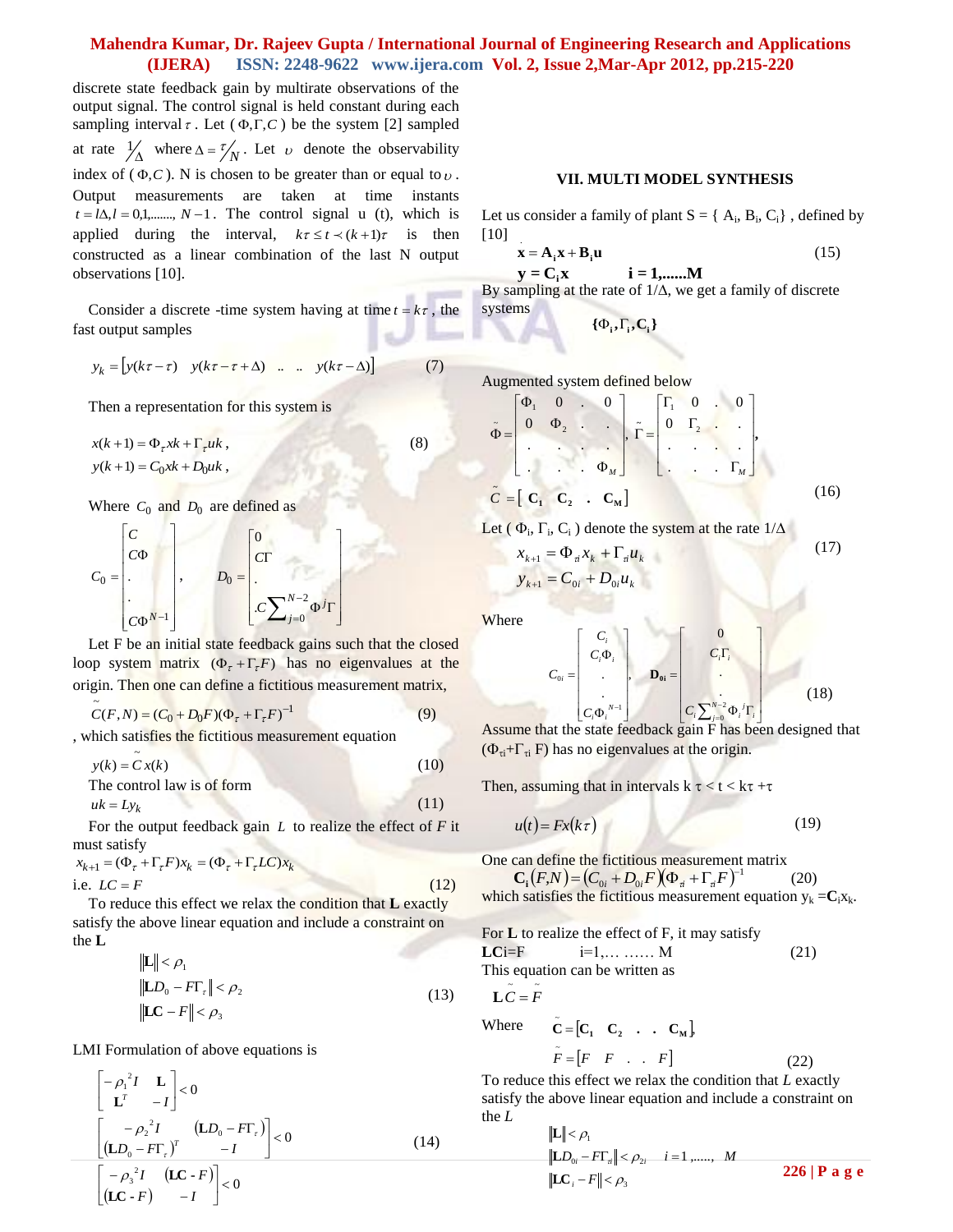## **Mahendra Kumar, Dr. Rajeev Gupta / International Journal of Engineering Research and Applications (IJERA) ISSN: 2248-9622 www.ijera.com Vol. 2, Issue 2,Mar-Apr 2012, pp.223-228**

 $(23)$ 

LMI Formulation of above equations are

$$
\begin{bmatrix} -\rho_1^2 I & \mathbf{L} \\ \mathbf{L}^T & -I \end{bmatrix} < 0
$$
  
\n
$$
\begin{bmatrix} -\rho_2^2 I & (\mathbf{L}D_{0i} - F\Gamma_a) \\ (\mathbf{L}D_{0i} - F\Gamma_a)^T & -I \end{bmatrix} < 0
$$
  
\n
$$
\begin{bmatrix} -\rho_3^2 I & (\mathbf{L}C_i - F) \\ (\mathbf{L}C_i - F) & -I \end{bmatrix} < 0
$$
 (24)

### **VIII. CASE STUDY**

A SIMULINK based block diagram including all the nonlinear blocks is generated with single machine data as given in [13]. SA is used in this paper to tune PSS parameters as described in the section 5. Table 8.1 presents the PSS parameters as designed by SA and Tw=10. The sixteen models of single machine infinite bus with different generating power  $(P_{g0})$  from 0.4 pu to 1.0 pu and different external impedances  $x_e$  from 0.2 to 0.8. pu. Response of all sixteen plants has been studied and found that the same SA and fast output sampling method are working satisfactorily. The figures 8.1-8.6 shows comparison of the responses of the plants for SA and fast output sampling method based PSS. Fast output sampling method gives better results compared to SA-PSS.

Table 8.1 Optimal PSS parameters as designed by SA [17].



Figure 8.1: Closed loop Responses of Single Machine Infinite bus with No PSS, Robust Fast Output Sampling and SA PSS.



Figure 8.2: Closed loop Responses of Single Machine Infinite bus with No PSS, Robust Fast Output Sampling and SA PSS



Figure 8.3: Closed loop Responses of Single Machine Infinite bus with No PSS, Robust Fast Output Sampling and SA PSS